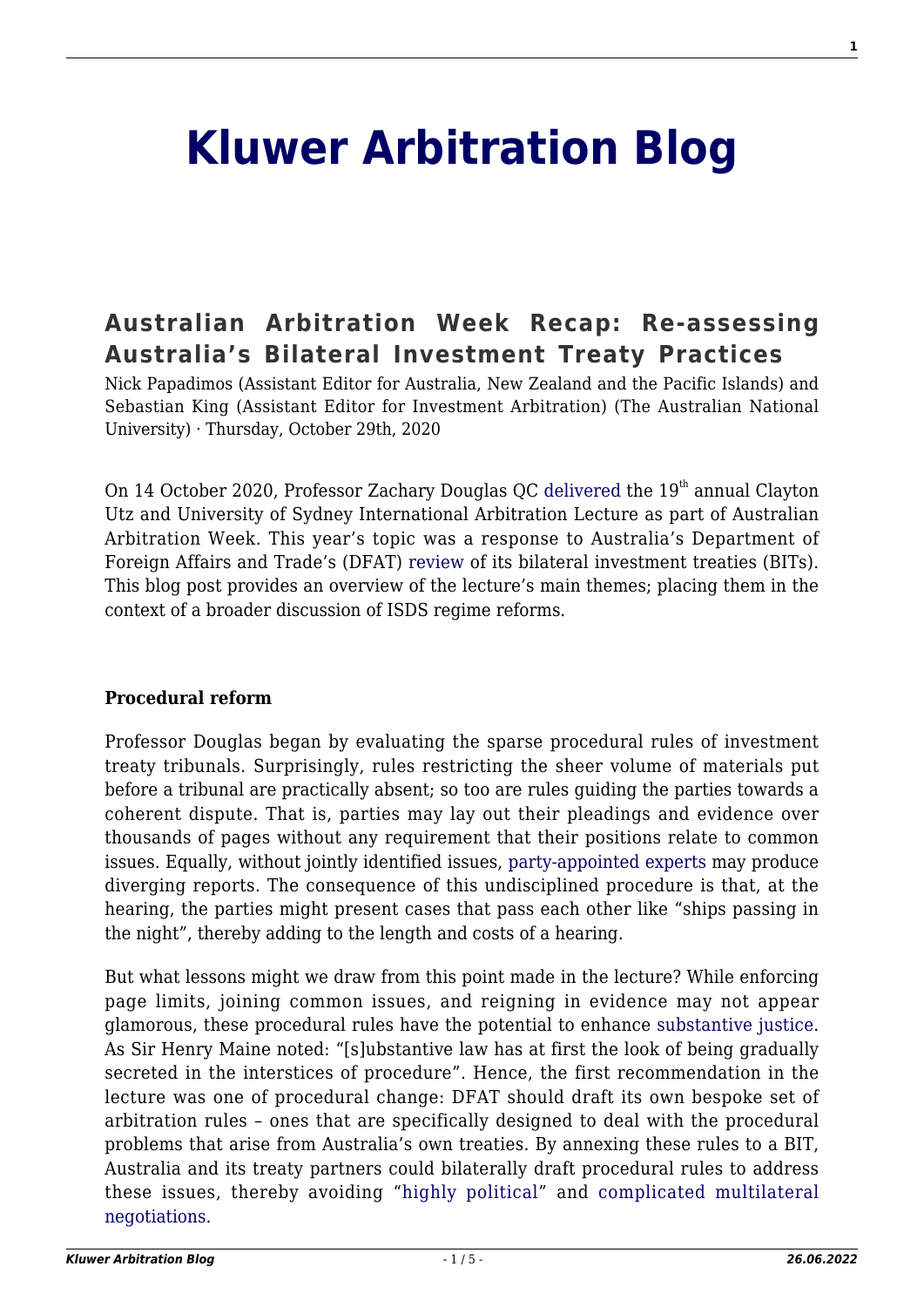Primarily, this bilateral approach would allow Australia to address its policy concerns in a proportionate manner. As Professor Chester Brown noted in the lecture: "this review is an opportunity for Australia to reconsider its BIT program, hopefully not to retreat from it, but certainly to improve it." After all, burdensome litigation costs are [not unique to ISDS.](http://arbitrationblog.kluwerarbitration.com/2019/01/01/costs-in-international-arbitration-are-changes-needed/) In 2009, Sir Rupert Jackson proposed [significant reforms](https://www.judiciary.uk/wp-content/uploads/JCO/Documents/Reports/jackson-final-report-140110.pdf) to reduce the costs of litigation in England and Wales following complaints of the prolixity of expert evidence, time-consuming procedures, and disproportionate costs.

Despite these common issues, a unique characteristic of ISDS is the disproportionate responses it receives. In the Australian context, there have been numerous "overreactions" to the ISDS regime, including a 2014 Bill [to completely ban the](http://arbitrationblog.kluwerarbitration.com/2014/08/27/the-anti-isds-bill-before-the-australian-senate/) [Commonwealth](http://arbitrationblog.kluwerarbitration.com/2014/08/27/the-anti-isds-bill-before-the-australian-senate/) from entering into ISDS agreements. Internationally, the decision by some states to [withdraw](http://arbitrationblog.kluwerarbitration.com/2017/12/06/booked-luke-nottage/) from their BITs, and the [EU's proposal for a multilateral](https://www.europarl.europa.eu/thinktank/en/document.html?reference=EPRS_BRI(2020)646147) [investment court](https://www.europarl.europa.eu/thinktank/en/document.html?reference=EPRS_BRI(2020)646147) may reflect similar overreactions to investment arbitration. In this context, Professor Luke Nottage [quotes Voltaire](https://www.aph.gov.au/DocumentStore.ashx?id=9c098f19-3b72-4109-a023-2ec0d9482c28&subId=662093): "the perfect is the enemy of the good". Litigation is, and always has been, a ["labour intensive process"](https://www.judiciary.uk/wp-content/uploads/JCO/Documents/Reports/jackson-final-report-140110.pdf) carried out by skilled adversaries striving mightily; costs are inevitable. Perhaps, then, the lesson to be drawn from Sir Jackson's report is to be found in its objective of not devising "ways of slashing costs as an end in itself, but to make recommendations to promote access to justice at proportionate cost." Professor Douglas' first recommendation appears to resonate with this objective by facilitating a means of anchoring the pleadings and evidence to the dispute.

#### **Decoupling investment treaty and commercial arbitration**

In this part of the lecture, Professor Douglas addressed the general concern that criticisms levelled against ISDS are unfairly impacting commercial arbitration.

In particular, despite their shared procedural frameworks, commercial arbitration was said not to experience the same procedural excesses plaguing ISDS. This is, in part, due to the relationship dynamics between the parties. Whereas it is likely too late for a state and investor to repair their relationship following a dispute, commercial parties often require the continuation of mutually beneficial relationships. This imposes a certain level of discipline on their conduct during a case.

These points tie into a much wider debate about the similarities and differences between commercial arbitration and investment treaty arbitration, and the concerns of lumping each into a discussion of international arbitration more broadly. Speaking extra-judicially, Chief Justice Allsop of Australia's Federal Court noted that appreciating the differences between both can help identify [potential solutions](https://www.fedcourt.gov.au/digital-law-library/judges-speeches/chief-justice-allsop/allsop-cj-20180416) to the criticisms of commercial arbitration. The same can also arguably be said of the criticisms of investment treaty arbitration – a point exemplified in the lecture.

Professor Douglas noted that merely adding amendments to the commercial arbitration procedural regime will not solve the issues particular to ISDS. Rather, this patchwork approach simply shifts the problem. For example, the [UNCITRAL Rules on](https://www.uncitral.org/pdf/english/texts/arbitration/rules-on-transparency/Rules-on-Transparency-E.pdf) [Transparency](https://www.uncitral.org/pdf/english/texts/arbitration/rules-on-transparency/Rules-on-Transparency-E.pdf) sought to achieve legitimate policy aims by ensuring greater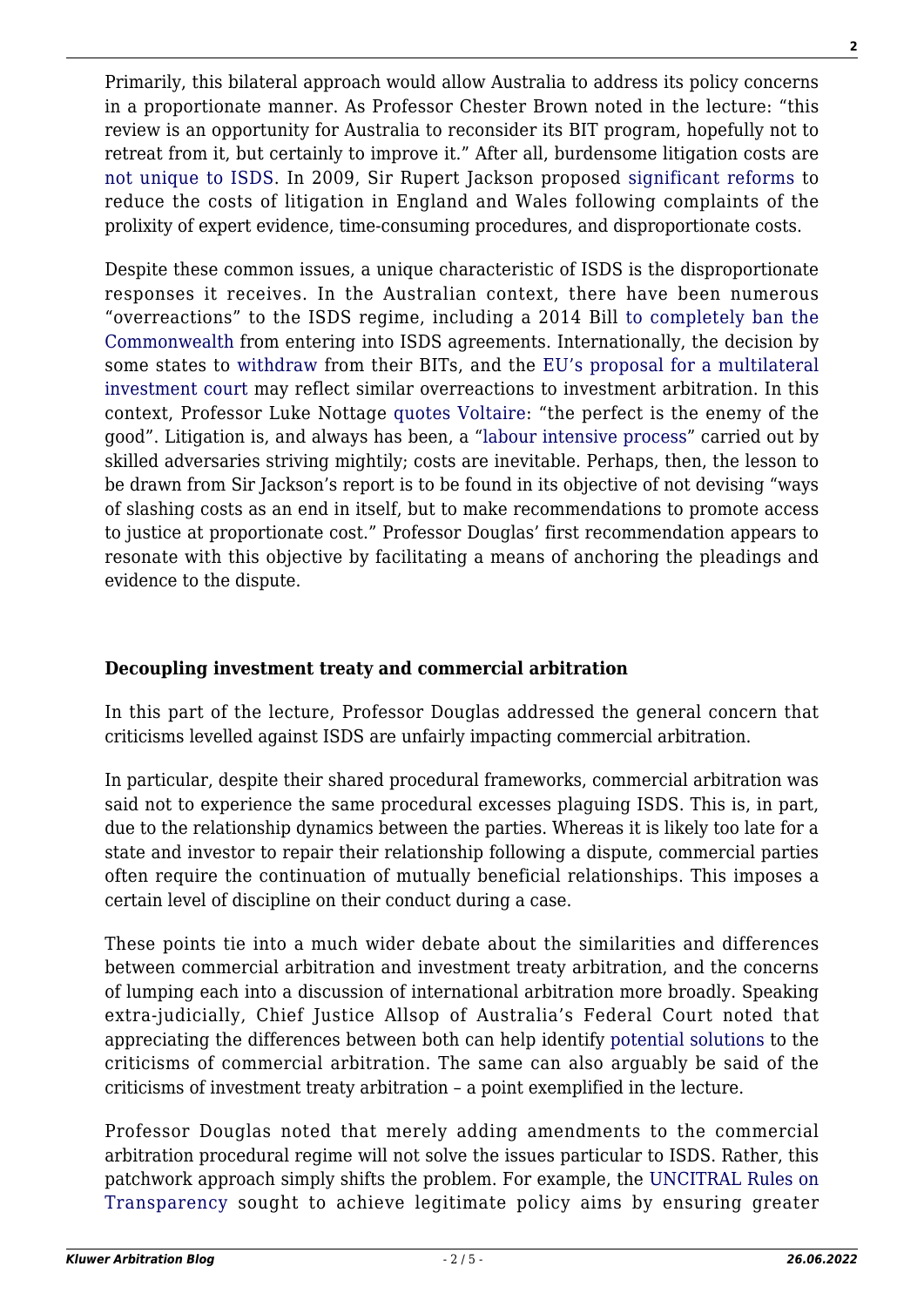transparency for both investment treaty and commercial arbitrations. However, for investment treaty arbitrations, it has produced unfortunate and unintended results. Requests for greater transparency are almost always disputed, with skirmishes about what information should be redacted or made public simply creating arbitrations within arbitrations and increasing the costs and time of the dispute.

Applying a bespoke procedural platform to investment treaty arbitrations could provide a much-needed opportunity to sort out the procedural problems that have emerged with it. This would also have the added benefit of isolating commercial arbitration from the criticisms of ISDS, and thereby help to identify solutions to the problems unique to each.

#### **Reducing uncertainty in applying substantive investment treaty protections**

On substantive ISDS reforms, Professor Douglas highlighted a concern about the inconsistent application of investment treaty protections by tribunal members and the conventional techniques used by governments to address these concerns to date. One technique has been to link the standards explicitly to the minimum standard of treatment under customary international law. Another has been to raise the threshold for international responsibility through nuances in treaty language (such as a "fundamental" breach of due process, "manifest" arbitrariness or "targeted" discrimination). However, these approaches have done little to counter wayward interpretations of investment protection standards. For example, in *[Bilcon v Canada](https://www.italaw.com/sites/default/files/case-documents/italaw4212.pdf)*, both techniques appeared in the language of the applicable treaty and FET test applied by the tribunal; yet, its members arrived at wildly divergent results.

Those same concerns were also [identified](https://uncitral.un.org/en/working_groups/3/investor-state) (and are still to be considered) as part of UNCITRAL Working Group III. The Working Group is looking at a range of options in addressing uncertain or inconsistent interpretations, including an ISDS appellate body mechanism and a permanent body of full-time adjudicators. Earlier this year, the Working Group also requested preparatory work be undertaken on using existing interpretative tools to aid treaty interpretation to inform its review. Although a range of interpretative tools is available to parties to assist in clarifying treaty obligations (e.g. joint interpretive agreements), these tools can only go so far, and are not substitutes for where substantive reforms are necessary through treaty amendments.

In seeking to address similar uncertainty or inconsistency concerns, Professor Douglas identified a more fundamental problem: unduly expansive or narrow interpretations of investment protection standards stemming from the unstructured reasoning adopted by tribunals. Without a structure to follow, the ideological positions of arbitrators serving on a tribunal can unduly influence the tribunal's determination of international responsibility under investment treaty protections. In that context, he considered a new, structured approach to treaty drafting is required.

Such an approach, however, was not said to necessitate the re-imagination of investment protection standards. Rather, Professor Douglas recommended drawing on comparative law sources to inform the structure of analysis that a tribunal would

**3**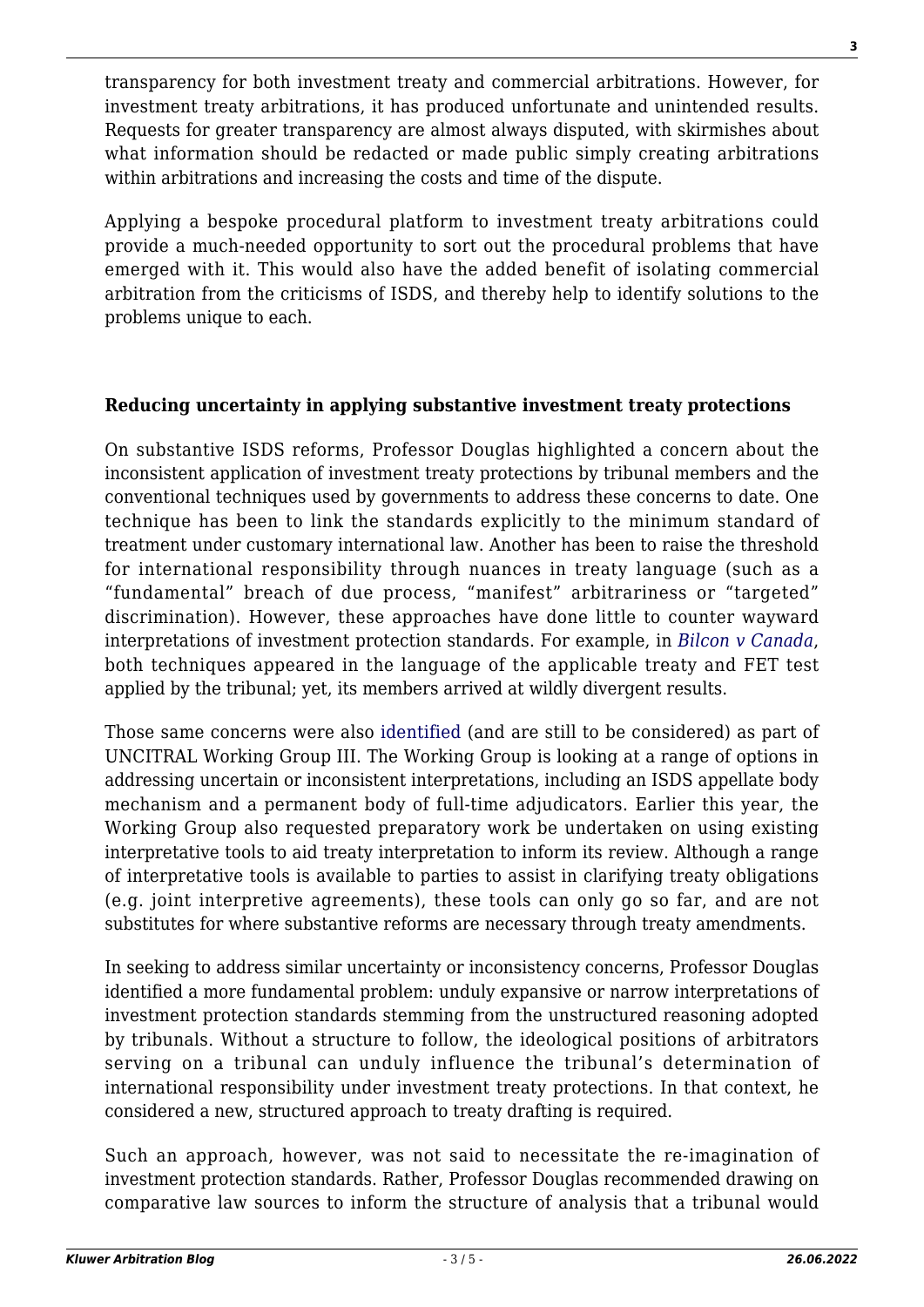follow when applying the investment protection obligations. This approach would eliminate the inconsistent application of domestic principles to treaties in circumstances where the tribunal's application radically differs from how the principle is applied in that state. For instance, the [concept of legitimate expectations](http://arbitrationblog.kluwerarbitration.com/2017/01/10/legitimate-expectations-in-the-vattenfall-case-at-the-heart-of-the-debate-over-isds/) is rooted in domestic administrative law but incoherently provides contractual remedies in ISDS.

This recommendation is timely, as a [recent study](https://academic.oup.com/isq/advance-article/doi/10.1093/isq/sqaa053/5881992) has found that increasing the flexibility or precision of an international investment agreement does not mitigate the risk of attracting ISDS claims. For instance, general public policy exceptions may appear revolutionary, but have little effect where it counts in the reasoning of the arbitrators. Accordingly, by resorting to tried-and-tested domestic principles to inform a roadmap for tribunals to follow, this recommendation is aimed at introducing structure and certainty to the ISDS regime by starting at the arbitration stage.

#### **Conclusion**

DFAT's review process is one of many: [UNCITRAL's Working Group III;](http://arbitrationblog.kluwerarbitration.com/2020/03/23/uncitral-working-group-iii-an-introduction-and-update/) [ICSID's](http://arbitrationblog.kluwerarbitration.com/2020/03/14/the-icsid-reforms-and-working-paper-4-push-or-pull/) [working papers;](http://arbitrationblog.kluwerarbitration.com/2020/03/14/the-icsid-reforms-and-working-paper-4-push-or-pull/) and the [EU's investment courts](http://arbitrationblog.kluwerarbitration.com/2020/03/24/uncitral-working-group-iii-one-step-closer-to-a-multilateral-investment-court/) are all indicative of a shared intention to seek to rid investment arbitration of its problems. Almost one decade on from the start of the Philip Morris dispute, Australia appears to be keeping an open mind on the future of its BIT program. Among the various reform proposals, Professor Douglas' lecture provides a timely and pragmatic approach to addressing Australia's ISDS policy concerns.

### *More coverage from Australian Arbitration Week is available [here.](http://arbitrationblog.kluwerarbitration.com/category/australian-arbitration-week/)*

*To make sure you do not miss out on regular updates from the Kluwer Arbitration Blog, please subscribe [here](http://arbitrationblog.kluwerarbitration.com/newsletter/). To submit a proposal for a blog post, please consult our [Editorial Guidelines.](http://arbitrationblog.kluwerarbitration.com/editorial-guidelines/)*

#### **Profile Navigator and Relationship Indicator**

Offers 6,200+ data-driven arbitrator, expert witness and counsel profiles and the ability to explore relationships of 13,500+ arbitration practitioners and experts for potential conflicts of interest.

[Learn how](https://www.wolterskluwer.com/en/solutions/kluwerarbitration/practiceplus?utm_source=arbitrationblog&utm_medium=articleCTA&utm_campaign=article-banner) **[Kluwer Arbitration Practice Plus](https://www.wolterskluwer.com/en/solutions/kluwerarbitration/practiceplus?utm_source=arbitrationblog&utm_medium=articleCTA&utm_campaign=article-banner)** [can support you.](https://www.wolterskluwer.com/en/solutions/kluwerarbitration/practiceplus?utm_source=arbitrationblog&utm_medium=articleCTA&utm_campaign=article-banner)